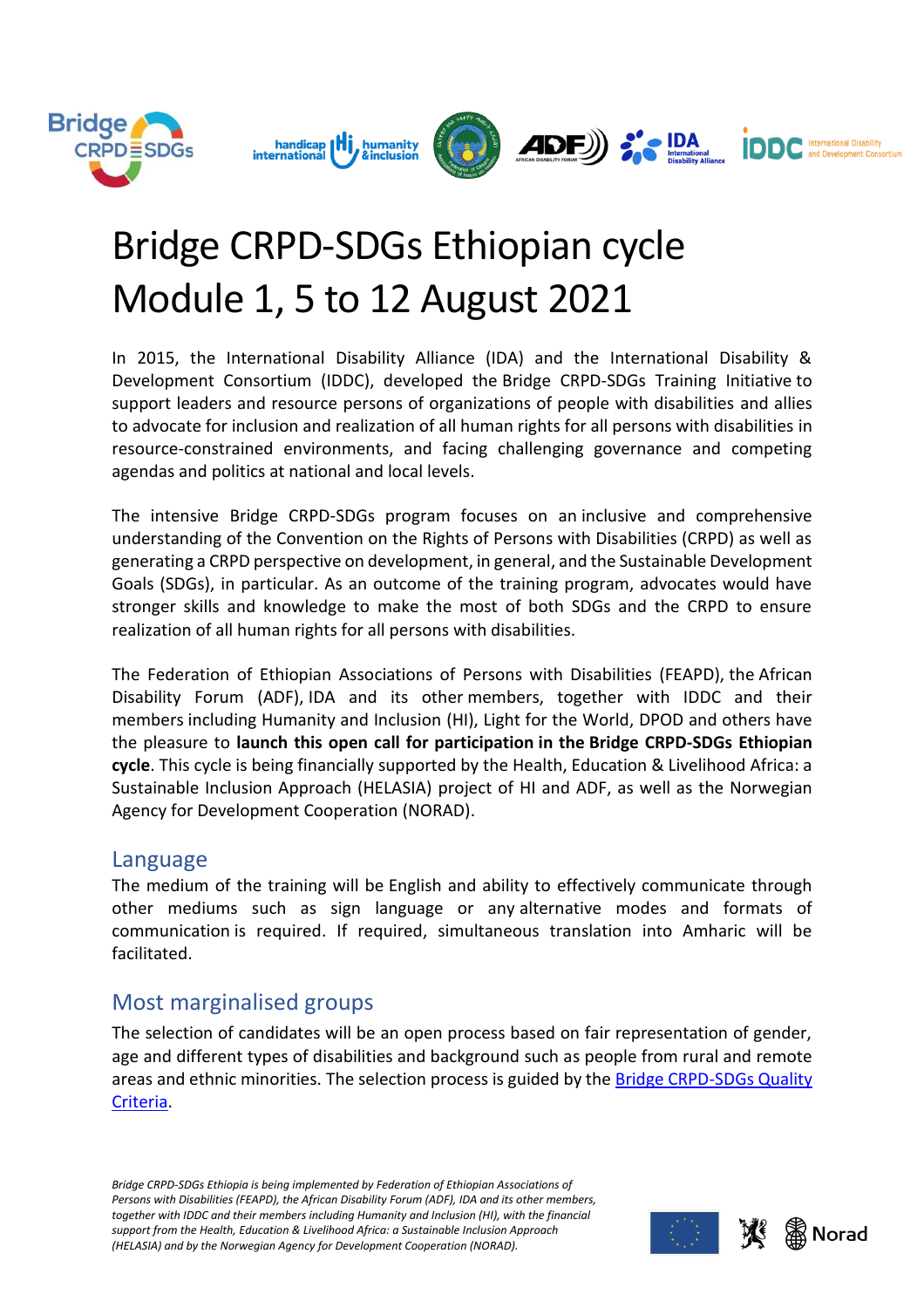Deaf people, persons with deafblindness, persons with intellectual disabilities, persons with psychosocial disabilities, autistic persons, persons with albinism, persons affected by leprosy and persons with disabilities from minority groups are strongly encouraged to apply. All reasonable accommodations required for the full and effective participation of all applicants will be put in place.

#### Fees

Participation in the Bridge CRPD-SDGs training **neither incurs fees to the trainee nor to their organisations**. For that reason, each and all Bridge CRPD-SDGs participants commit themselves in reverting back the knowledge and experiences acquired in Bridge to their organisations and networks, as well as to the broader disability movement.

## Criteria for application

If you would like to apply, or if you are an organization that would like to propose a candidate, please read through this criteria for application carefully.

• Candidates must be active members of an organization of persons with disabilities (DPO) or a member of a DPO federation that is a member organization of [FEAPD](https://www.fenapd.org/site/) or ADF be it at a national, sub-regional or continental level, or any other [IDA member,](https://www.internationaldisabilityalliance.org/content/ida-members) or partner of the International Disability [and Development Consortium \(IDDC\),](https://www.iddcconsortium.net/our-members/)

• If you are not a member of the above but are from disability groups who may be underrepresented in the disability movement, such as people with leprosy, deafblindness, psychosocial disabilities or intellectual disabilities, you could also apply and show evidence of being an active member of a group with the view to establishing or linking to a DPO,

• All candidates must show a commitment to learning, exchange, mentor and support other disability activists within their own group and beyond: be this at a local, national or regional level,

• All candidates must have a genuine commitment to working inclusively to strengthen a cross-disability movement, being ready to share and learn about the complexity and diversity of the lived experience of disability,

• Preferably, candidates must have a working awareness of the CRPD and a commitment to learn more about how to apply human rights concepts approach, including using other human rights treaties, and the SDGs to advocate for disability inclusive public policy at national and local levels,

• Candidates must demonstrate experience, interest and aptitude to engage in influencing development processes and public policy, be this at a local, national or regional level,

• Finally, candidates must be able to fully attend both modules and to undertake given assignments (a full missed day disqualifies the participant from completing the Bridge